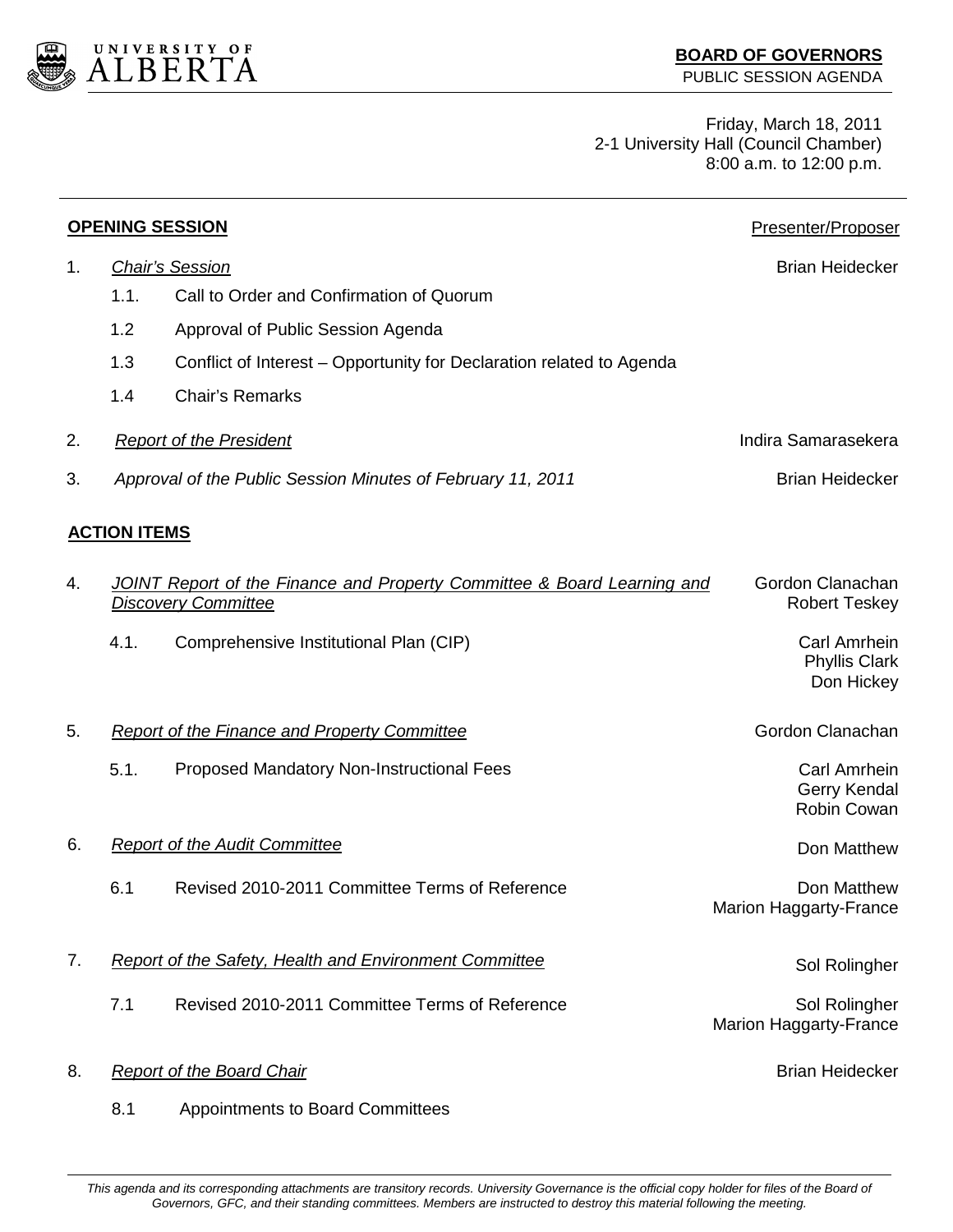## 8.2 Board Appointment to Vice-President Review Committees

## **INFORMATION REPORTS**

| 9.  |                                                             | <b>Report of the Audit Committee</b>                                                                                                                                                                                                                                                                                                                                                                                                                                                                                                                            | Don Matthew                                     |
|-----|-------------------------------------------------------------|-----------------------------------------------------------------------------------------------------------------------------------------------------------------------------------------------------------------------------------------------------------------------------------------------------------------------------------------------------------------------------------------------------------------------------------------------------------------------------------------------------------------------------------------------------------------|-------------------------------------------------|
|     | 9.1<br>9.2<br>9.3<br>9.4<br>9.5<br>9.6<br>9.7<br>9.8<br>9.9 | Management's Quarterly Financial Statements and Review<br>Report on current Accounting and Financial Reporting Issues<br>Management's Quarterly Compliance Certificate<br>Management's Quarterly FOIPP Compliance Certificate<br>Management's FOIPP Compliance Certificate<br>Report on Implementation of Auditor General Recommendations<br>Update on Risk-Based Internal Audit Plan<br>Report Card on Implementation of Internal Audit Recommendations<br>Audit Committee Report to the Board of Governors Meeting (Regular<br>Session) on December 10, 2010. |                                                 |
| 10. |                                                             | <b>Report of the Human Resources and Compensation Committee</b>                                                                                                                                                                                                                                                                                                                                                                                                                                                                                                 | Marc de la Bruyère                              |
|     | 10.1                                                        | Board of Governors - Board Evaluation 2011                                                                                                                                                                                                                                                                                                                                                                                                                                                                                                                      |                                                 |
| 11. |                                                             | <b>Report of the Finance and Properties Committee</b>                                                                                                                                                                                                                                                                                                                                                                                                                                                                                                           | Gordon Clanachan                                |
|     | 11.1<br>11.2<br>11.3                                        | <b>Quarterly Financial Review</b><br>Project Management Office Quarterly Report<br><b>Reallocation of Provincial Funds</b>                                                                                                                                                                                                                                                                                                                                                                                                                                      |                                                 |
| 12. |                                                             | <b>Report of the Safety, Health and Environment Committee</b>                                                                                                                                                                                                                                                                                                                                                                                                                                                                                                   | Sol Rolingher                                   |
|     | 12.1<br>12.2<br>12.3<br>12.4<br>12.5<br>12.6<br>12.7        | Environmental, Health, Safety and Security Compliance Report<br>Campus Alberta Risk Committee Update<br>Mutual Aid Agreement Update<br><b>AFDP Certification of Recognition Audit</b><br>President's Safety Message<br><b>WCB Endowment Fund</b><br><b>Ellerslie Land Reclamation Project</b>                                                                                                                                                                                                                                                                   |                                                 |
|     |                                                             | <b>REGULAR REPORTS</b>                                                                                                                                                                                                                                                                                                                                                                                                                                                                                                                                          |                                                 |
|     | 13.1<br>13.2                                                | <b>Chancellor's Report</b><br><b>Alumni Association</b>                                                                                                                                                                                                                                                                                                                                                                                                                                                                                                         | Linda Hughes<br>C.H. William Cheung<br>Jim Hole |
|     | 13.3                                                        | Students' Union                                                                                                                                                                                                                                                                                                                                                                                                                                                                                                                                                 | <b>Nick Dehod</b>                               |
|     | 13.4                                                        | <b>Graduate Students' Association</b>                                                                                                                                                                                                                                                                                                                                                                                                                                                                                                                           | <b>Roy Coulthard</b>                            |
|     | 13.5                                                        | Association of Academic Staff of the University of Alberta                                                                                                                                                                                                                                                                                                                                                                                                                                                                                                      | Robert Campenot                                 |
|     | 13.6                                                        | Non-Academic Staff Association                                                                                                                                                                                                                                                                                                                                                                                                                                                                                                                                  | <b>Tanya Martelle</b>                           |
|     | 13.7                                                        | <b>General Faculties Council</b>                                                                                                                                                                                                                                                                                                                                                                                                                                                                                                                                | Louis Hugo Francescutti                         |